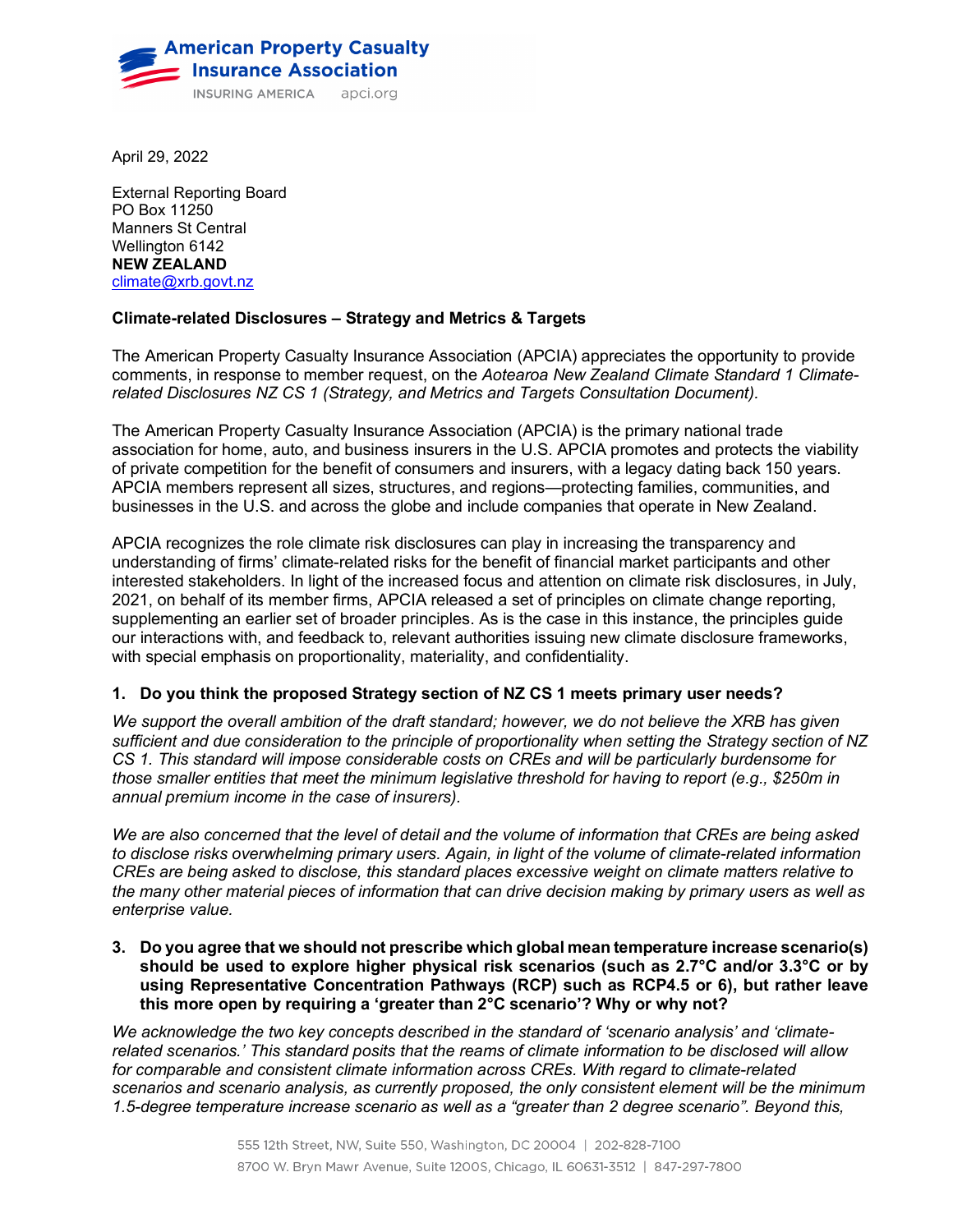*CREs will be free to select inputs and assumptions as well as other climate scenario models and adapt them as they see fit. Lastly, we note there is no formalized expectation on the part of the XRB that sector-wide scenario analyses be developed – it appears merely to be a recommendation; however, we note XRB's comment that further guidance on this is being prepared.* 

*We would urge further dialogue on the balance between achieving the goal of comparable and consistent climate information on the one hand and the substantial flexibility the standard currently provides CREs in developing their climate-related scenarios and scenario analysis on the other.* 

### **4. We do not require transition plans to be tied to any particular target such as net zero and/or 1.5°C, but that entities will be free to disclose this if they have done so. Do you agree? Why or why not?**

*Insurers will be highly reliant upon the transition plans of their insureds and investees in order to assess their risks and opportunities, the potential (future) financial impacts, and scope 3 emissions. Without any consistency across CREs in terms of the baseline target/objective, insurers' ability to determine their risks/opportunities, develop a strategy in response, and accurately disclose this information will be impacted. As such, we believe further dialogue on this issue would be very helpful.* 

# **6. The XRB has identified adoption provisions for some of the specific disclosures in NZ CS 1:**

*Firstly, we concur that transition and adaptation plans should be phased in via first time adoption relief. We further acknowledge that Scope 3 (underwriting and investment emissions) will comprise a significant portion of insurer CREs emission sources, however we urge extending time for adoption relief to the targets and metrics section.* 

*As a sector, insurers will be highly reliant upon the disclosures of other CREs (whom are insurance customers and/or investees) in order to then disclose data points such as Scope 3 and yet by the XRBs own admission (pg. 40), the reporting of this data will be challenging for the first number of years and –*  assuming the required information is even available – significant use of assumptions and proxy data will *be necessary, at least in the initial years of disclosure.* 

*The standard does not appear to provide any sort of phased implementation to allow other CRE's to first disclose their emissions data and allow further time for the financial sector to collect and ingest that information to determine their scope 3 emissions. We also note that guidance and taxonomy for carbon foot-printing underwriting and investment portfolios are still under-developed.*

### **9**. **We will require disclosure of scope 3 value chain emissions as part of this standard. Are there areas (particularly in your scope 3 value chain) where there are impediments to measuring at present? If so, what are these areas and when do you think it might be possible to measure these areas?**

*We refer to earlier related comments in our response to Q.6. Without comprehensive reporting of emissions data by insureds and investees, insurers will be challenged to accurately disclose their scope 3 value chain emissions which in turn means that they will need to rely on assumptions and proxy data, where it exists. Until reporting reaches a certain maturity level, insurers will therefore be reliant upon third parties in order to fill in the significant data gaps they will encounter. Third party data providers each rely on different methodologies and assumptions in order to generate their proxy data. The methodologies and assumptions are also not always made available to users. As such, there is a significant error band around this data with another upshot being that in the case of users deploying this proxy data, comparability of their results will obviously be questionable at best.*

# **12. The XRB has proposed not providing first-time adoption provisions for the Metrics and Targets section of NZ CS 1. Do you agree? Why or why not?**

*We do not agree; please see response to Qs. 6 and 9.*